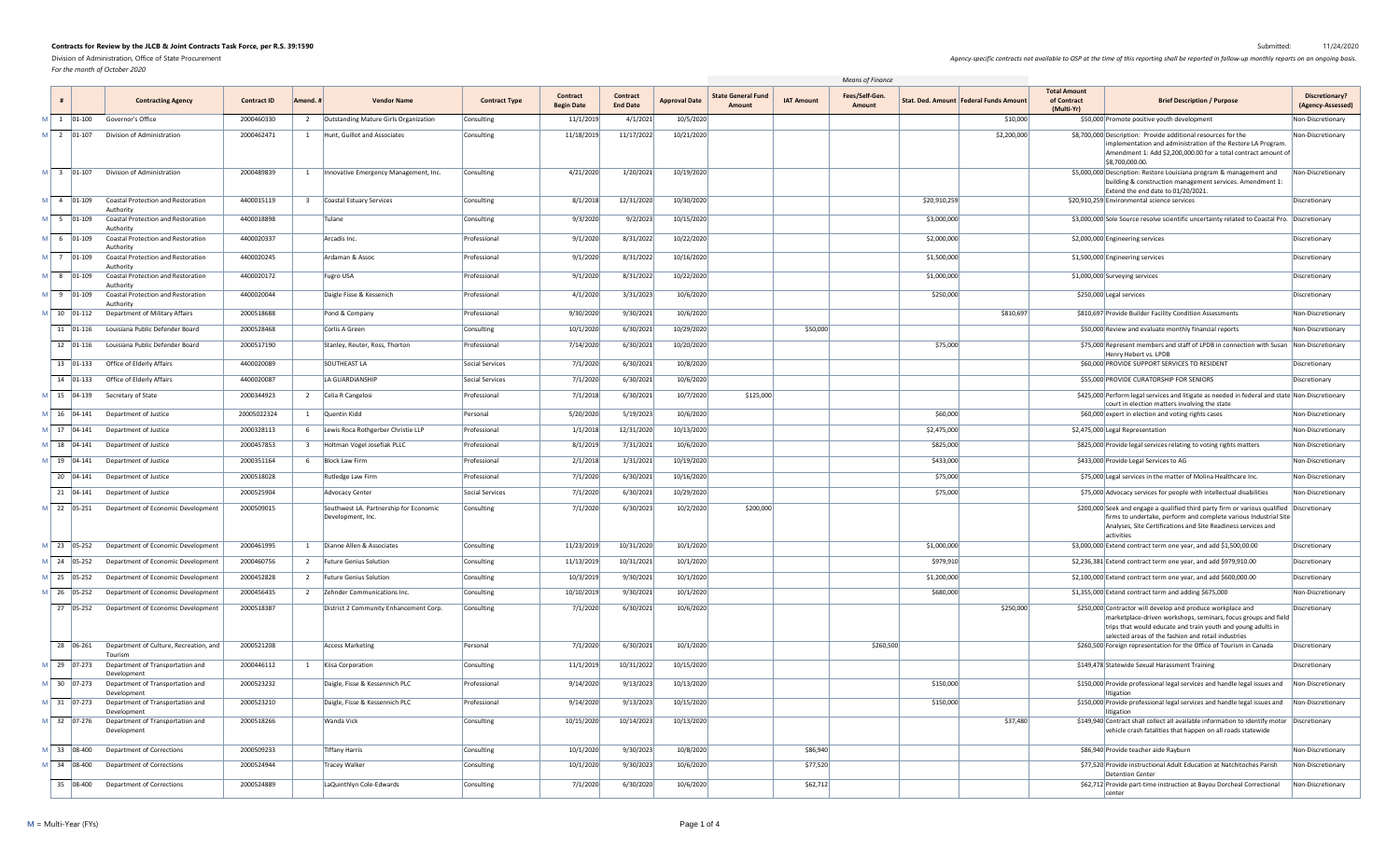*For the month of October 2020*

|                                                                  |                                                          |                    |          |                                                                                   |                      | Means of Finance                     |                                    |                      |                                     |                   |                          |                                          |                                                  |                                                                                                                                                    |                                     |
|------------------------------------------------------------------|----------------------------------------------------------|--------------------|----------|-----------------------------------------------------------------------------------|----------------------|--------------------------------------|------------------------------------|----------------------|-------------------------------------|-------------------|--------------------------|------------------------------------------|--------------------------------------------------|----------------------------------------------------------------------------------------------------------------------------------------------------|-------------------------------------|
|                                                                  | <b>Contracting Agency</b>                                | <b>Contract ID</b> | Amend. 1 | <b>Vendor Name</b>                                                                | <b>Contract Type</b> | <b>Contract</b><br><b>Begin Date</b> | <b>Contract</b><br><b>End Date</b> | <b>Approval Date</b> | <b>State General Fund</b><br>Amount | <b>IAT Amount</b> | Fees/Self-Gen.<br>Amount | Stat. Ded. Amount   Federal Funds Amount | <b>Total Amount</b><br>of Contract<br>(Multi-Yr) | <b>Brief Description / Purpose</b>                                                                                                                 | Discretionary?<br>(Agency-Assessed) |
| $1 \mid 01 - 100$                                                | Governor's Office                                        | 2000460330         |          | <b>Outstanding Mature Girls Organization</b>                                      | Consulting           | 11/1/2019                            | 4/1/2021                           | 10/5/2020            |                                     |                   |                          | \$10,000                                 |                                                  | \$50,000 Promote positive youth development                                                                                                        | Non-Discretionary                   |
| 36 08-400                                                        | <b>Department of Corrections</b>                         | 2000531470         |          | Sober First LLC                                                                   | Social Services      | 7/1/2020                             | 9/30/2021                          | 10/29/2020           |                                     |                   |                          | \$135,000                                |                                                  | \$135,000 Provide Peer Recovery Support initiative in opioid epidemic                                                                              | Non-Discretionary                   |
| 37 08-400                                                        | Department of Corrections                                | 2000529675         |          | Goodwill Industries                                                               | Social Services      | 10/1/2020                            | 6/30/2023                          | 10/21/2020           | \$123,780                           |                   |                          |                                          |                                                  | \$123,780 Provide a community Coordinator for LA PRI implementations                                                                               | Non-Discretionary                   |
| 38 08-400                                                        | <b>Department of Corrections</b>                         | 2000529640         |          | Goodwill Industries Southeastern LA                                               | Social Services      | 10/1/2020                            | 6/30/2023                          | 10/20/2020           | \$123,750                           |                   |                          |                                          |                                                  | \$123,750 Provide a community Coordinator for LA PRI implementations                                                                               | Non-Discretionary                   |
| 39 08-400                                                        | Department of Corrections                                | 2000531504         |          | Lori Ann Stone                                                                    | Social Services      | 10/1/2020                            | 9/30/2020                          | 10/29/2020           |                                     | \$117,320         |                          |                                          |                                                  | \$117,320 Provide opioid services                                                                                                                  | Non-Discretionary                   |
| 40 08-400                                                        | <b>Department of Corrections</b>                         | 2000531501         |          | Haley Jones                                                                       | Social Services      | 10/1/2020                            | 9/30/2020                          | 10/29/2020           |                                     | \$96,100          |                          |                                          |                                                  | \$96,100 Provide opioid services                                                                                                                   | Non-Discretionary                   |
| 41 08-400                                                        | <b>Department of Corrections</b>                         | 2000525831         |          | The First $72+$                                                                   | Social Services      | 8/1/2020                             | 6/30/2021                          | 10/22/2020           | \$75,000                            |                   |                          |                                          |                                                  | \$75,000 Provide short term transitional housing to formerly incarcerated Non-Discretionary                                                        |                                     |
| 42 08-400                                                        | <b>Department of Corrections</b>                         | 2000528575         |          | JSD Consulting                                                                    | Social Services      | 9/1/2020                             | 8/30/2020                          | 10/22/2020           |                                     | \$64,768          |                          |                                          |                                                  | \$64,768 Provide direct services to victims of violent offenses                                                                                    | Non-Discretionary                   |
| 43 08-402                                                        | <b>Department of Corrections</b>                         | 2000490494         |          | James E Rentz Jr                                                                  | Personal             | 7/1/2020                             | 8/17/2020                          | 10/14/2020           | \$61,776                            |                   |                          |                                          |                                                  | \$61,776 Cancelation of Religious Counseling                                                                                                       | Discretionary                       |
| 44 08-403                                                        | Office of Juvenile Justice                               | 2000506700         |          | <b>Butler Snow LLP</b>                                                            | Professional         |                                      |                                    | 10/7/2020            |                                     |                   |                          |                                          |                                                  | \$500,000 Provide legal services OJJ vs JH legal services arising COVID-19                                                                         | Non-Discretionary                   |
| 45 08-405                                                        | <b>Department of Corrections</b>                         | 2000531637         |          | Leon Monceret II DDS                                                              | Professional         | 10/21/2020                           | 9/30/2020                          | 10/29/2020           | \$92,976                            |                   |                          |                                          |                                                  | \$92,976 Provide dentistry services to offenders housed at RLCC                                                                                    | Non-Discretionary                   |
| 46 08-425                                                        | Louisiana Highway Safety Commission                      | 2000231053         |          | Southwest La Area Health Ed Center                                                | Social Services      | 10/1/2020                            | 9/30/2021                          | 10/27/2020           |                                     |                   |                          | \$158,000                                |                                                  | \$158,000 Contractor will conduct educational outreach on high school & $\vert$ Discretionary<br>college campuses on alcohol & impaired driving.   |                                     |
| $\vert$ 47 09-305                                                | Louisiana Department of Health                           | 2000404375         |          | Certified Languages International, LLC                                            | Personal             | 7/1/2019                             | 6/30/2022                          | 10/22/2020           |                                     |                   |                          | \$866,275                                |                                                  | \$866,275 Amendment #1 to increase budget from \$49,999 to \$866,275.22 Discretionary                                                              |                                     |
| $ $ 48 09-307                                                    | Louisiana Department of Health                           | 2000454682         |          | Brown & Peisch PLLC                                                               | Professional         | 7/1/2019                             | 6/30/2022                          | 10/12/2020           | \$140,000                           |                   |                          |                                          |                                                  | \$140,000 Amendment to increase budget in order to continue to provide   Non-Discretionary<br>legal services to LDH in Medicaid litigation matters |                                     |
| $\vert$ 49 09-307                                                | Louisiana Department of Health                           | 2000450613         |          | McGlinchey Stafford                                                               | Professional         | 8/15/2019                            | 6/30/2021                          | 10/7/2020            | \$100,000                           |                   |                          |                                          |                                                  | \$100,000 Increase budget from \$60K to \$110K to provide legal services                                                                           | Non-Discretionary                   |
| $50 \mid 09-307$                                                 | Louisiana Department of Health                           | 2000364605         |          | Taylor Porter Brooks Phillips LLP                                                 | Professional         | 7/26/2018                            | 6/30/2021                          | 10/21/2020           | \$100,000                           |                   |                          |                                          |                                                  | \$100,000 No Cost Amendment to update Scope of Work and add name to Discretionary<br>vendor authorized counsel.                                    |                                     |
| 51 09-307                                                        | Louisiana Department of Health                           | 2000496320         |          | Sher Garner Cahill Richter Klein & Hilbert LLC                                    | Professional         | 7/1/2020                             | 6/30/2023                          | 10/1/2020            | \$90,000                            |                   |                          |                                          |                                                  | \$90,000 Legal Services                                                                                                                            | Non-Discretionary                   |
| 52 09-326                                                        | Louisiana Department of Health                           | 2000504603         |          | <b>Process Applications Inc.</b>                                                  | Consulting           | 7/1/2020                             | 6/30/2021                          | 10/5/2020            |                                     |                   | \$179,740                |                                          |                                                  | \$179,740 Water system training                                                                                                                    | Discretionary                       |
| 53 09-326                                                        | Louisiana Department of Health                           | 2000515991         |          | Pathology Group of Louisiana                                                      | Professional         | 9/1/2020                             | 6/30/2021                          | 10/8/2020            | \$18,000                            | \$3,000           | \$19,000                 | \$60,000                                 |                                                  | \$100,000 Provide Laboratory Clinical Director Services to Office of Public   Discretionary                                                        |                                     |
| 54 09-326                                                        | Louisiana Department of Health                           | 2000518208         |          | <b>UTS Health</b>                                                                 | Professional         | 7/1/2020                             | 6/30/2021                          | 10/15/2020           | \$10,800                            | \$1,800           | \$11,400                 | \$36,000                                 |                                                  | Health<br>\$60,000 Provide Lab Director Services                                                                                                   | Discretionary                       |
| 55 09-326                                                        | Louisiana Department of Health                           | 2000518598         |          | G&S Clinical                                                                      | Professional         | 7/1/2020                             | 6/30/2021                          | 10/15/2020           | \$10,800                            | \$1,800           | \$11,400                 | \$36,000                                 |                                                  | \$60,000 Help OPH maintain compliance with Federal law for the Clinical Discretionary                                                              |                                     |
| 56 09-326                                                        | Louisiana Department of Health                           | 2000479256         |          | HAART HIV/AIDS                                                                    | Social Services      | 4/1/2020                             | 12/31/2020                         | 10/7/2020            |                                     |                   |                          | \$17,600,000                             |                                                  | \$17,600,000 insurance premium payment                                                                                                             | Non-Discretionary                   |
| 57 09-326                                                        | Louisiana Department of Health                           | 2000506440         |          | Louisiana Public Health Institute                                                 | Social Services      | 7/1/2020                             | 6/30/2023                          | 10/13/2020           | \$353,801                           | \$70,760          | \$141,520                | \$6,509,935                              |                                                  | \$7,076,016 Provide support staff to the Office of Public Health Bureau of<br><b>Family Health Programs</b>                                        | Discretionary                       |
| 58 09-326                                                        | Louisiana Department of Health                           | 2000389153         |          | Louisiana Foundation Against Sexual Assault                                       | Social Services      | 7/1/2019                             | 6/30/2022                          | 10/5/2020            | \$112,960                           |                   |                          | \$1,500,576                              |                                                  | \$1,613,718 Monitor sexual assault centers                                                                                                         | Discretionary                       |
|                                                                  | $\vert$ 59 $\vert$ 09-326 Louisiana Department of Health | 2000491258         |          | Southwest Louisiana Area Health Education<br>Foundation                           | Social Services      | 7/1/2020                             | 6/30/2023                          | 10/12/2020           |                                     |                   |                          | \$1,432,323                              |                                                  | \$1,432,323 Provide Staff to LDH                                                                                                                   | Discretionary                       |
| $\begin{array}{ c c c } \hline 60 & 09-326 \ \hline \end{array}$ | Louisiana Department of Health                           | 2000524779         |          | NO/AIDS Task Force                                                                | Social Services      | 10/1/2020                            | 9/30/2023                          | 10/30/2020           |                                     |                   |                          | \$747,810                                |                                                  | \$747,810 Provide 4th Generation point of care HIV testing                                                                                         | Non-Discretionary                   |
| $\begin{array}{ c c c } 61 & 09-326 \end{array}$                 | Louisiana Department of Health                           | 2000507348         |          | Louisiana Shot for Tots Coalition                                                 | Social Services      | 7/1/2020                             | 6/30/2023                          | 10/2/2020            | \$68,325                            |                   |                          | \$614,933                                |                                                  | \$683,259 Monitor positive Hepatitis B surface antigens                                                                                            | Non-Discretionary                   |
| $62$ 09-326                                                      | Louisiana Department of Health                           | 2000524756         |          | Brotherhood, Inc.                                                                 | Social Services      | 10/1/2020                            | 9/30/2023                          | 10/16/2020           |                                     |                   |                          | \$681,808                                |                                                  | \$681,808 Provide 4th Generation point of care HIV testing                                                                                         | Non-Discretionary                   |
| 63 09-326                                                        | Louisiana Department of Health                           | 2000433107         |          | Access Health Louisiana                                                           | Social Services      | 7/1/2019                             | 6/30/2021                          | 10/2/2020            | \$140,000                           |                   | \$91,000                 | \$119,000                                |                                                  | \$350,000 Provide Title X reproductive services                                                                                                    | Discretionary                       |
| 64 09-326                                                        | Louisiana Department of Health                           | 2000432835         |          | Access Health Louisiana                                                           | Social Services      | 7/1/2020                             | 6/30/2021                          | 10/2/2020            | \$22,838                            |                   |                          | \$230,913                                |                                                  | \$253,750 Provide Title X health services in St. Charles                                                                                           | Discretionary                       |
| 65 09-326                                                        | Louisiana Department of Health                           | 2000524364         |          | Families Helping Families at the Crossroads of Social Services<br>Louisiana. Inc. |                      | 7/1/2020                             | 6/30/2023                          | 10/1/2020            |                                     |                   |                          | \$248,781                                |                                                  | \$248,781 Provide Transportation service to access medical services                                                                                | Discretionary                       |
| 66 09-326                                                        | Louisiana Department of Health                           | 2000512625         |          | VIA Link                                                                          | Social Services      | 7/1/2020                             | 6/30/2021                          | 10/15/2020           |                                     |                   |                          | \$157,600                                |                                                  | \$157,600 Opioid preparedness and crisis response text line service                                                                                | Non-Discretionary                   |
| 67 09-326                                                        | Louisiana Department of Health                           | 2000572617         |          | Louisiana Association of United Ways                                              | Social Services      | 7/1/2020                             | 6/30/2021                          | 10/1/2020            |                                     |                   |                          | \$120,000                                |                                                  | \$120,000 Opioid preparedness and crisis response                                                                                                  | Non-Discretionary                   |
| 68 09-330                                                        | Louisiana Department of Health                           | 2000433404         |          | LA association of Substance Abuse Counselors   Consulting<br>and Trainers         |                      | 7/1/2019                             | 6/30/2022                          | 10/14/2020           | \$33,907                            |                   |                          | \$91,676                                 |                                                  | \$125,583 Provide substance abuse prevention services                                                                                              | Discretionary                       |
| M 69 09-330                                                      | Louisiana Department of Health                           | 2000354479         |          | Alan Perego M.D.                                                                  | Professional         | 7/1/2018                             | 6/30/2021                          | 10/13/2020           |                                     | \$1,333,890       |                          |                                          |                                                  | \$1,333,890 Provide Physician services to Eastern Louisiana Mental Health                                                                          | Discretionary                       |
| M 70 09-330                                                      | Louisiana Department of Health                           | 2000499993         |          | Paul Aldo Molinar                                                                 | Professional         | 7/1/2020                             | 6/30/2023                          | 10/30/2020           |                                     | \$492,000         |                          | \$492,000                                |                                                  | \$492,000 Psychiatric Services                                                                                                                     | Discretionary                       |
| 71   09-330                                                      | Louisiana Department of Health                           | 2000470000         |          | Harmony Center                                                                    | Social Services      | 7/1/2020                             | 6/30/2023                          | 10/8/2020            | \$15,539,863                        |                   |                          |                                          |                                                  | \$15,539,863 Transitional Residence and Aftercare Program                                                                                          | Discretionary                       |
| 72 09-330                                                        | Louisiana Department of Health                           | 2000506577         |          | VCPHCS VI dba BHG - New Orleans                                                   | Social Services      | 7/1/2020                             | 6/30/2021                          | 10/13/2020           |                                     |                   |                          | \$206,122                                |                                                  | \$206,122 Provide direct substance abuse services                                                                                                  | Discretionary                       |
| 73 09-330                                                        | Louisiana Department of Health                           | 2000506579         |          | VCPHCS VI dba BHG                                                                 | Social Services      | 7/1/2020                             | 6/30/2021                          | 10/15/2020           |                                     |                   |                          | \$104,415                                |                                                  | \$104,415 Provide direct substance abuse services                                                                                                  | Discretionary                       |

Agency-specific contracts not available to OSP at the time of this reported in follow-up monthly reports on an ongoing basis.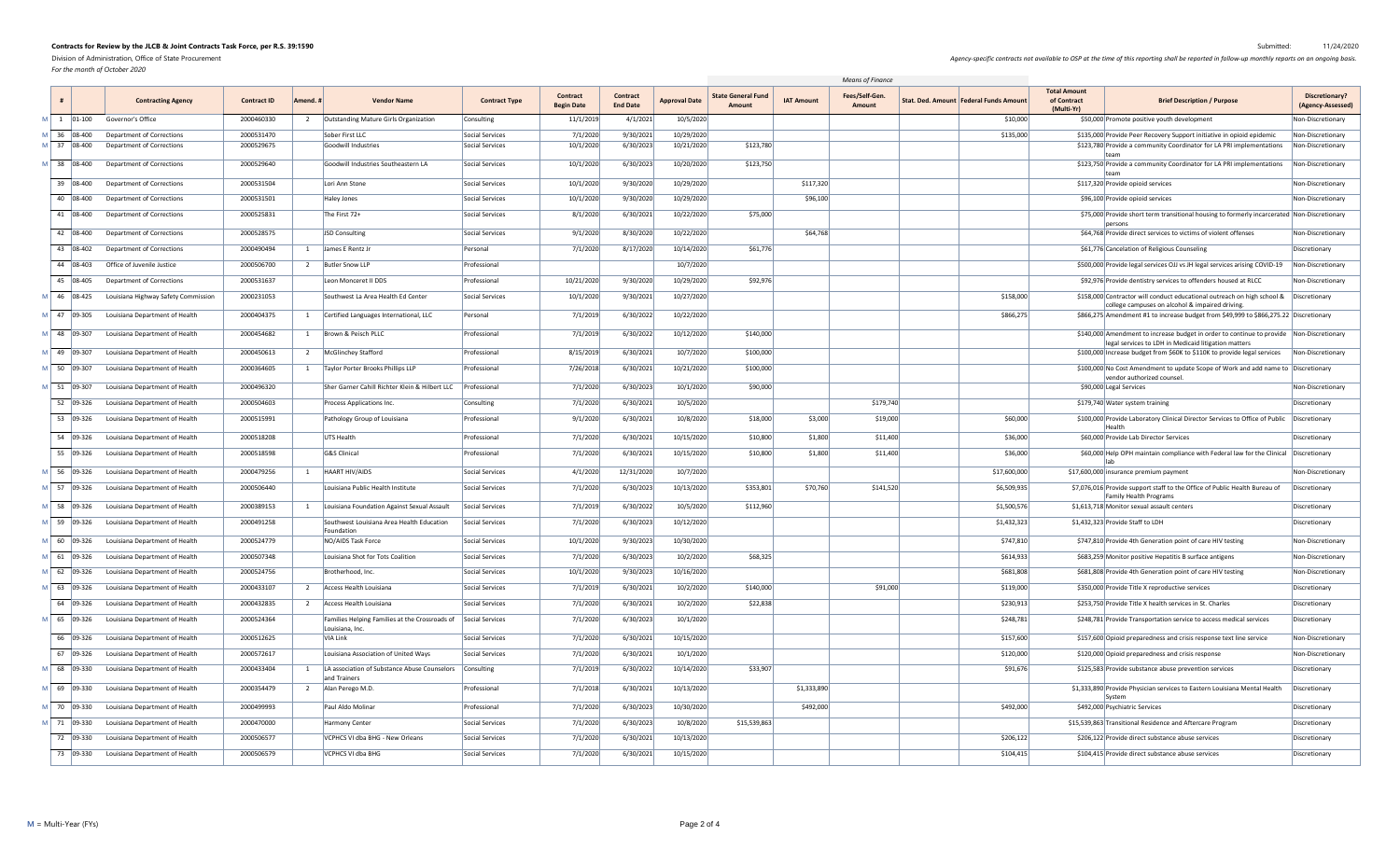*For the month of October 2020*

|  |                                              |                                                      |                    |                                                                                   |                      |                                      |                                    |                      |                                     |                   | Means of Finance         |                                          |                                                  |                                                                                                                                                                                                                                                                                                                                                                                                                                      |                                            |
|--|----------------------------------------------|------------------------------------------------------|--------------------|-----------------------------------------------------------------------------------|----------------------|--------------------------------------|------------------------------------|----------------------|-------------------------------------|-------------------|--------------------------|------------------------------------------|--------------------------------------------------|--------------------------------------------------------------------------------------------------------------------------------------------------------------------------------------------------------------------------------------------------------------------------------------------------------------------------------------------------------------------------------------------------------------------------------------|--------------------------------------------|
|  |                                              | <b>Contracting Agency</b>                            | <b>Contract ID</b> | <b>Vendor Name</b><br>Amend.                                                      | <b>Contract Type</b> | <b>Contract</b><br><b>Begin Date</b> | <b>Contract</b><br><b>End Date</b> | <b>Approval Date</b> | <b>State General Fund</b><br>Amount | <b>IAT Amount</b> | Fees/Self-Gen.<br>Amount | Stat. Ded. Amount   Federal Funds Amount | <b>Total Amount</b><br>of Contract<br>(Multi-Yr) | <b>Brief Description / Purpose</b>                                                                                                                                                                                                                                                                                                                                                                                                   | <b>Discretionary?</b><br>(Agency-Assessed) |
|  | $M \begin{vmatrix} 1 & 01-100 \end{vmatrix}$ | Governor's Office                                    | 2000460330         | Outstanding Mature Girls Organization                                             | Consulting           | 11/1/2019                            | 4/1/2021                           | 10/5/2020            |                                     |                   |                          | \$10,000                                 |                                                  | \$50,000 Promote positive youth development                                                                                                                                                                                                                                                                                                                                                                                          | Non-Discretionary                          |
|  | M 74 10-360                                  | Department of Children and Family<br>Services        | 2000454939         | Joseph V. Keegan                                                                  | Consulting           | 10/1/2019                            | 9/30/2021                          | 10/13/2020           |                                     |                   |                          | \$75,000                                 |                                                  | \$124,999 Contract will provide technical assistance, consultation and on   Non-Discretionary<br>the job training to data and analytics unit staff members<br>regarding the development and management of quantitative<br>data, outcomes reports and reporting procedures.                                                                                                                                                           |                                            |
|  | M 75 10-360                                  | Department of Children and Family<br>Services        | 2000382690         | 2 Somnio Technology Solutions, LLC                                                | Consulting           | 10/1/2018                            | 9/30/2021                          | 10/6/2020            |                                     |                   |                          |                                          |                                                  | \$91,793 Purchase initial server space, additional server space as needed Non-Discretionary<br>and maintenance for the Louisiana Child Welfare Training<br>Academy Moodle System to support mandatory reporting<br>training                                                                                                                                                                                                          |                                            |
|  | 76 10-360                                    | Department of Children and Family<br>Services        | 2000521647         | Maximus Human Services, Inc.                                                      | Consulting           | 11/1/2020                            | 4/30/2021                          | 10/6/2020            | \$17,340                            |                   |                          | \$33,660                                 |                                                  | $\frac{1}{2}$ \$51,000 Contractor provides outreach and training to Louisiana birthing  Non-Discretionary<br>hospital and centers, regarding voluntary paternity<br>acknowledgement program in compliance with LA RS 40:46.1                                                                                                                                                                                                         |                                            |
|  | M 77 10-360                                  | Department of Children and Family<br>Services        | 2000366096         | 4 The Wellspring Alliance for Families                                            | Social Services      | 7/1/2018                             | 6/30/2021                          | 10/29/2020           |                                     |                   |                          | \$183,389                                |                                                  | \$2,058,512 Provides domestic services to families and their children for<br>family violence prevention and intervention.                                                                                                                                                                                                                                                                                                            | Non-Discretionary                          |
|  | 78 10-360                                    | Department of Children and Family<br>Services        | 2000358299         | Chez Hope, Inc.<br>$\overline{3}$                                                 | Social Services      | 7/1/2020                             | 6/30/2021                          | 10/12/2020           |                                     |                   |                          | \$132,960                                |                                                  | \$1,685,934 Domestic Violence services to victims of family violence and<br>their children including crisis intervention, shelter, advocacy,<br>legal advocacy, counseling, & assistance for children including<br>trauma informed care, assessment, counseling, play therapy.                                                                                                                                                       | Non-Discretionary                          |
|  | M 79 10-360                                  | Department of Children and Family<br>Services        | 2000357669         | New Orleans Family Justice Alliance<br>-5.                                        | Social Services      | 7/1/2018                             | 6/30/2021                          | 10/20/2020           |                                     |                   |                          | \$41,767                                 |                                                  | \$1,344,277 Services to victims of family violence and their children<br>including crisis intervention, shelter, advocacy, legal advocacy,<br>counseling, and assistance for children including trauma<br>informed care, assessment, counseling, play therapy, and<br>placement in school.                                                                                                                                           | Non-Discretionary                          |
|  | M 80 10-360                                  | Department of Children and Family<br>Services        | 2000358467         | Oasis A Safe Haven for Survivors of Domestic & Social Services<br>Sexual Violence |                      | 7/1/2018                             | 6/30/2021                          | 10/13/2020           |                                     |                   |                          | \$54,475                                 |                                                  | \$1,139,455 Domestic Violence services to victims of family violence and<br>their children including crisis intervention, shelter, advocacy,<br>legal advocacy, counseling, & assistance for children including<br>trauma informed care, assessment, counseling, play therapy.                                                                                                                                                       | Non-Discretionary                          |
|  | M 81 10-360                                  | Department of Children and Family<br><b>Services</b> | 2000359859         | The Haven                                                                         | Social Services      | 7/1/2018                             | 6/30/2021                          | 10/13/2020           |                                     |                   |                          | \$28,604                                 |                                                  | \$980,117 Provides domestic violence services to families and their<br>children                                                                                                                                                                                                                                                                                                                                                      | Non-Discretionary                          |
|  | M 82 10-360                                  | Department of Children and Family<br>Services        | 2000358331         | Safe Harbor                                                                       | Social Services      | 7/1/2018                             | 6/30/2021                          | 10/12/2020           |                                     |                   |                          | \$92,671                                 |                                                  | \$825,232 Domestic Violence services to victims of family violence and<br>their children including crisis intervention, shelter, advocacy,<br>legal advocacy, counseling, & assistance for children including<br>trauma informed care, assessment, counseling, play therapy.                                                                                                                                                         | Non-Discretionary                          |
|  | M 83 10-360                                  | Department of Children and Family<br>Services        | 2000520421         | Laboratory Corporation of America Holdings                                        | Social Services      | 7/1/2020                             | 6/30/2023                          | 10/7/2020            | \$255,000                           |                   |                          | \$555,000                                |                                                  | \$810,000 To provide DNA testing for the Child Welfare and CSE programs. Non-Discretionary                                                                                                                                                                                                                                                                                                                                           |                                            |
|  | M 84 10-360                                  | Department of Children and Family<br>Services        | 2000361715         | Beauregard Community Concerns                                                     | Social Services      | 7/18/2018                            | 6/30/2021                          | 10/2/2020            |                                     |                   |                          | \$52,580                                 |                                                  | \$610,442 Provides domestic violence services to families and their                                                                                                                                                                                                                                                                                                                                                                  | Non-Discretionary                          |
|  | M 85 10-360                                  | Department of Children and Family<br>Services        | 2000358306         | Jeff Davis Communities Against Domestic<br>Violence                               | Social Services      | 7/1/2018                             | 6/30/2021                          | 10/2/2020            |                                     |                   |                          | \$17,000                                 |                                                  | \$358,427 Domestic Violence services to victims of family violence and<br>their children                                                                                                                                                                                                                                                                                                                                             | Non-Discretionary                          |
|  | M 86 10-360                                  | Department of Children and Family<br>Services        | 2000434211         | Empower 225                                                                       | Social Services      | 7/1/2019                             | 6/30/2021                          | 10/2/2020            |                                     |                   |                          | \$166,813                                |                                                  | \$327,876 Contractor shall provide Independent Living Skills preparation<br>and Transitional Services to youth 14-23 of age. The services<br>provided shall assist youths in the transitional to self sufficiency,<br>provide education and training to obtain employment and                                                                                                                                                        | Non-Discretionary                          |
|  | M 87 10-360                                  | Department of Children and Family<br>Services        | 2000444162         | Goodwill Industries of North LA. Inc.-Alexandria Social Services<br>2             |                      | 7/1/2019                             | 6/30/2021                          | 10/14/2020           |                                     |                   |                          | \$163,778                                |                                                  | \$320,924 Contractor shall provide Independent Living Skills Preparation<br>and Transitional Services to youth 14-23 years of age. The<br>services provided shall assist youths in the transition to self-<br>sufficiency, provide education and training to obtain<br>employment and housing.                                                                                                                                       | Non-Discretionary                          |
|  | M 88 10-360                                  | Department of Children and Family<br>Services        | 2000447568         | 2   Youth Villages, Inc.                                                          | Social Services      | 7/1/2019                             | 6/30/2021                          | 10/30/2020           |                                     |                   |                          | \$132,880                                |                                                  | \$248,572 Contractor will provide the model and implementing entities in Non-Discretionary<br>depth training and guidance to support young adults who are<br>aging out of state custody or other care arrangements<br>successfully transition to independence.                                                                                                                                                                       |                                            |
|  | M 89 10-360                                  | Department of Children and Family<br>Services        | 2000472015         | 2   Louisiana Association of United Ways, Inc.                                    | Social Services      | 2/1/2020                             | 9/30/2021                          | 10/30/2020           |                                     |                   |                          | \$100,000                                |                                                  | \$200,000 LA 211 will provide 24/7 information and referral services for<br>Kinship Families in LA to assist in meeting critical needs of<br>families providing care to relative minor children whose parents<br>are unable to provide care. LA 211 will provide resource<br>information to Kinship Families to support and maintain<br>placement of their relative children and/or to prevent entry into<br>the foster care system. | Non-Discretionary                          |
|  | 90 10-360                                    | Department of Children and Family<br>Services        | 2000520146         | Metromorphosis                                                                    | Social Services      | 7/1/2020                             | 6/30/2021                          | 10/6/2020            |                                     |                   |                          | \$68,000                                 |                                                  | \$68,000 Contractor will link children and families from East Baton Rouge   Non-Discretionary<br>Parish to community base resources and problem solve ways to<br>prevent children from entering foster care.                                                                                                                                                                                                                         |                                            |
|  | $91 \mid 10 - 360$                           | Department of Children and Family<br>Services        | 2000518842         | Active Recovery, LLC                                                              | Social Services      | 7/1/2020                             | 6/30/2021                          | 10/6/2020            |                                     |                   |                          | \$60,120                                 |                                                  | \$60,120 Contractor will work to ensure that effective programming is in Non-Discretionary<br>place to support families who are involved with the child<br>welfare system in the DCFS office within Shreveport Region.                                                                                                                                                                                                               |                                            |
|  | 92 12-440                                    | Office of Revenue                                    | 2000520095         | LA District Attorneys Assoc                                                       | Professional         | 7/1/2020                             | 12/31/2020                         | 10/12/2020           |                                     |                   | \$60,000                 |                                          |                                                  | \$60,000 Provide ongoing review and legal consultation                                                                                                                                                                                                                                                                                                                                                                               | Non-Discretionary                          |
|  | M 93 14-474                                  | Louisiana Workforce Commission                       | 2000524032         | Breazeale Sachse & Wilson, LLP                                                    | Professional         | 9/17/2020                            | 9/16/2021                          | 10/20/2020           |                                     |                   |                          | \$100,000                                |                                                  | \$100,000 Legal services                                                                                                                                                                                                                                                                                                                                                                                                             | Discretionary                              |
|  |                                              | 94   14-474 Louisiana Workforce Commission           | 2000513719         | Karl M Hansen Jr LLC                                                              | Professional         | 7/1/2020                             | 6/30/2021                          | 10/12/2020           |                                     |                   |                          | \$50,000                                 |                                                  | \$50,000 Legal services for the Office of Unemployment Insurance<br>Administration                                                                                                                                                                                                                                                                                                                                                   | Discretionary                              |

Agency-specific contracts not available to OSP at the time of this reported in follow-up monthly reports on an ongoing basis.